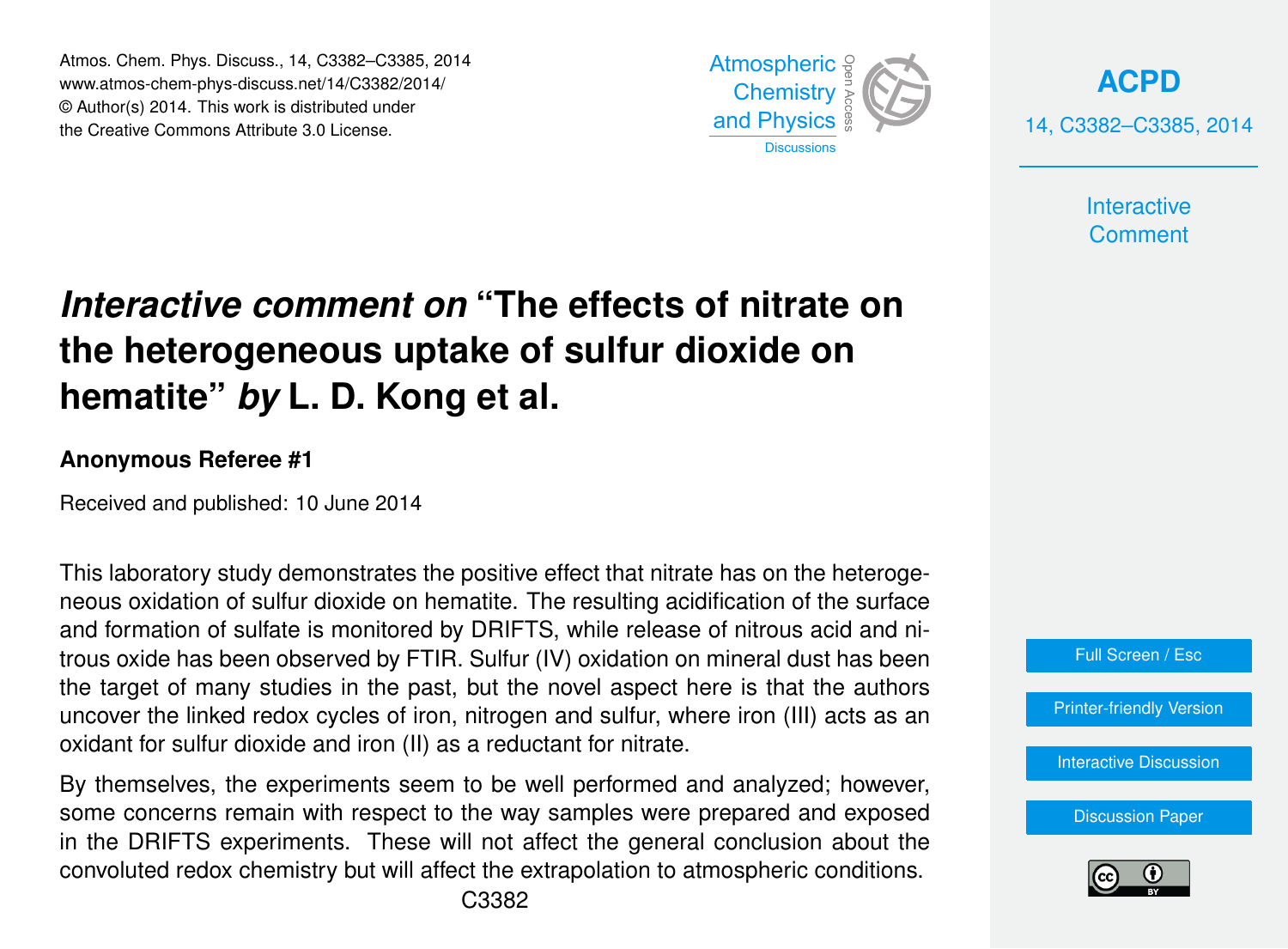While the samples are prepared by equilibrating the hematite powder with the nitrate salt at 68% relative humidity, once the samples are introduced to the DRIFTS cell, they are not exposed to humidity anymore (correct?) and will therefore dry out during the actual sulfur oxidation experiments. Therefore, significant changes in the physical properties are induced (over what time scale?), which likely suppress the efficiency of the redox cycles, which would require some aqueous phase to allow exchange of ions by diffusion. This aspect needs to be considered in the experimental and results/discussion sections.

The manuscript is unnecessary long, even though it is in general reasonably well written. Most of the discussions are too detailed and repetitive and distract from the main line of the paper. This could be solved for instance by placing the detailed spectral IR assignments into a supporting online part and only integrate the result of that into the main paper. Several other sections could be shortened in the same way, such that an overall much more concise paper with the main aspects would result.

Detailed comments:

P4, top paragraph: To what degree has the work by Harris et al. (2013) on the role of transition metals in cloud oxidation resolved the issue of missing sulfate sources?

P5, lower paragraph: this should be shortened substantially. The involvement of HNO3 and HONO is not introduced before and thus should not appear here.

Line 130: 'desiccator' is probably not the right word, since the vessel has been used to expose the sample to high humidity and not to dry it. This word is causing confusion here.

Line 132: 'saturation' should be replaced by 'equilibration' Section 2.2: Here, it should be explicitly stated and explained what happens with the water, once the sample is in the DRIFTS cell.

Section 2.4: Again, the final amount of water in the bottle after introducing the gases

**[ACPD](http://www.atmos-chem-phys-discuss.net)**

14, C3382–C3385, 2014

**Interactive Comment** 

Full Screen / Esc

[Printer-friendly Version](http://www.atmos-chem-phys-discuss.net/14/C3382/2014/acpd-14-C3382-2014-print.pdf)

[Interactive Discussion](http://www.atmos-chem-phys-discuss.net/14/11577/2014/acpd-14-11577-2014-discussion.html)

[Discussion Paper](http://www.atmos-chem-phys-discuss.net/14/11577/2014/acpd-14-11577-2014.pdf)

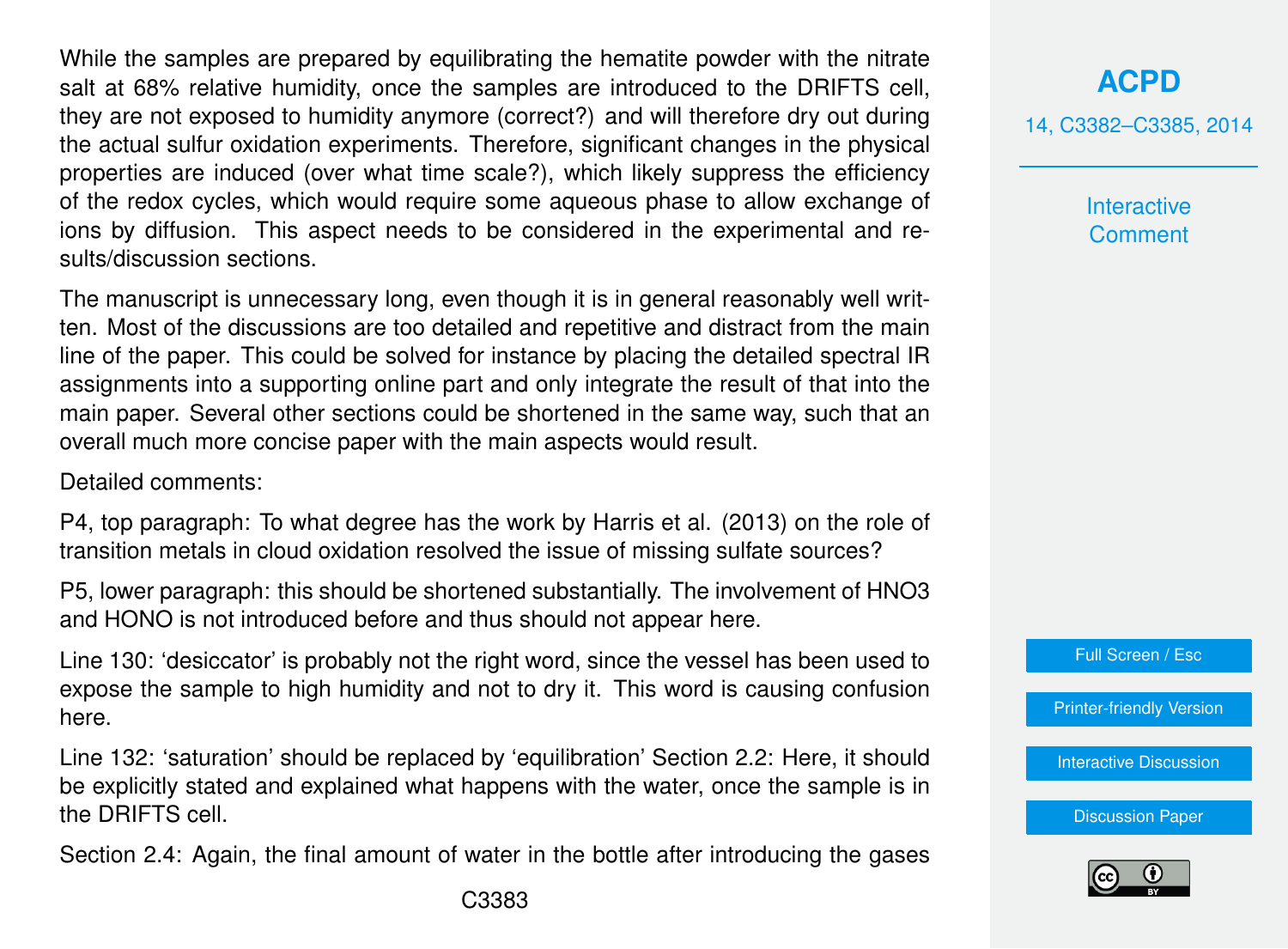should be estimated to get an idea of the water activity within the sample.

Line 216: The preparation of the pure nitrate samples is not described in the experimental section. At high humidity it deliquescing and will form a solution?

P12/13: Also this part discussing the pure hematite case should be exported to the supporting online material. This is known from previous studies and serves more as a reference for the other experiments.

P13: the discussion of FN samples in terms of adsorption configurations should be cautioned, since the system here is likely an amorphous nitrate film in contact with hematite. What is the average thickness of the film if the nitrate is evenly distributed over the particles?

Line 364: The surface complexes of N2O4 likely only exist at relatively high NO2/N2O4 concentrations in the gas phase. Since the surface concentrations are low here, wouldn't N2O4 immediately decay into NO2 and desorb under the conditions of the present experiments?

Reference

Harris, E., Sinha, B. r., van Pinxteren, D., Tilgner, A., Fomba, K. W., Schneider, J., Roth, A., Gnauk, T., Fahlbusch, B., Mertes, S., Lee, T., Collett, J., Foley, S., Borrmann, S., Hoppe, P., and Herrmann, H.: Enhanced Role of Transition Metal Ion Catalysis During In-Cloud Oxidation of SO2, Science, 340, 727-730, 2013.

Line 464: what was the estimated partial pressure of HONO? Related to that, line 474: the self-reaction of HONO is probably not relevant at these HONO pressures?

Page 25: The suggestion of the formation of N2O as a product of secondary HONO chemistry is likely correct. However, in terms of atmospheric implications, the high surface to volume ration of the experiments leads to relatively more N2O than in the atmosphere. There, the lifetime of HONO is probably limited by photolysis. This should be discussed in the atmospheric implications section.

**[ACPD](http://www.atmos-chem-phys-discuss.net)** 14, C3382–C3385, 2014

> **Interactive Comment**

Full Screen / Esc

[Printer-friendly Version](http://www.atmos-chem-phys-discuss.net/14/C3382/2014/acpd-14-C3382-2014-print.pdf)

[Interactive Discussion](http://www.atmos-chem-phys-discuss.net/14/11577/2014/acpd-14-11577-2014-discussion.html)

[Discussion Paper](http://www.atmos-chem-phys-discuss.net/14/11577/2014/acpd-14-11577-2014.pdf)